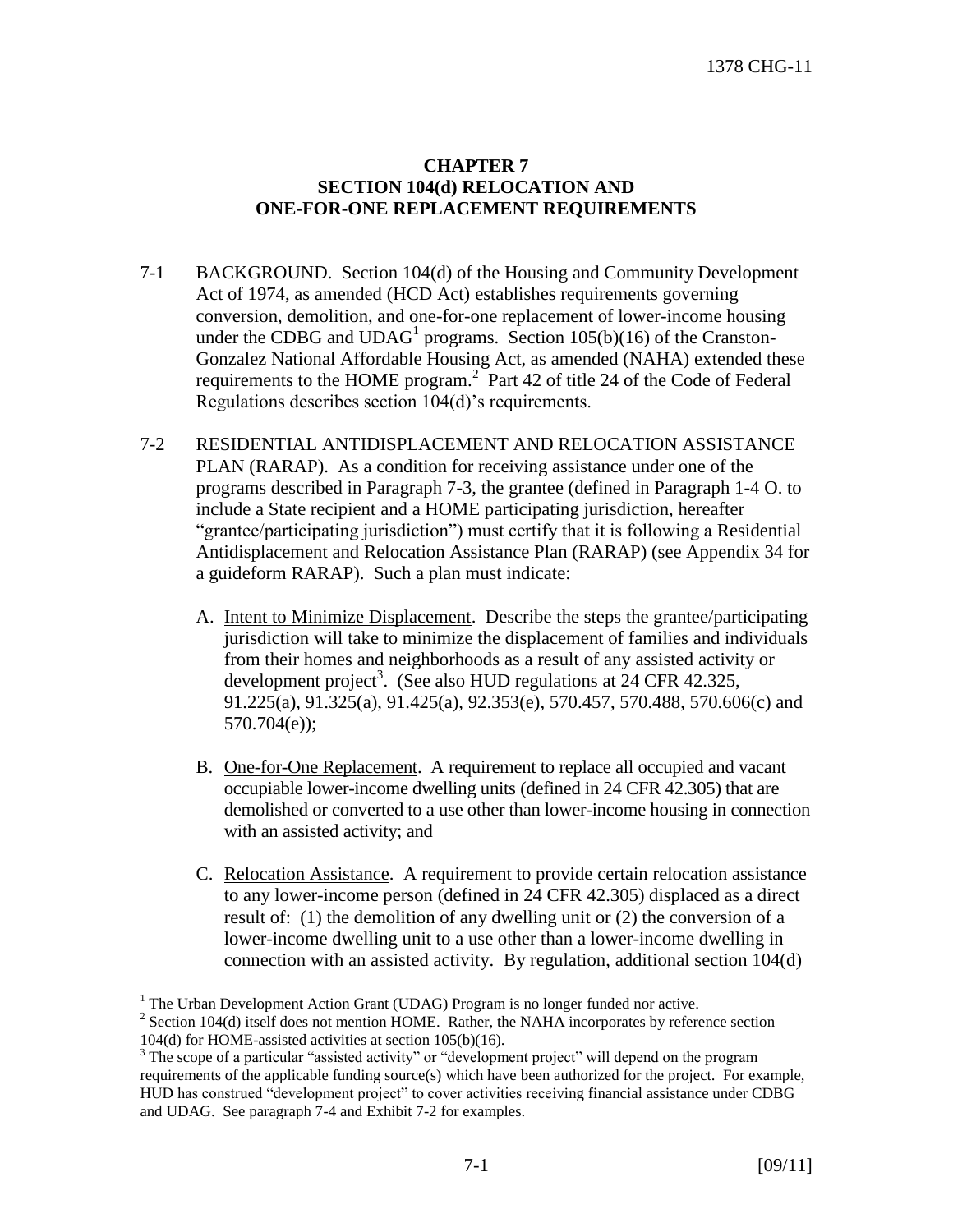replacement housing assistance available under 24 CFR 42.350 is limited to lower-income tenants displaced from housing. Other displaced persons may be covered by the provisions of the URA. Follow the steps in Exhibit 3-1 of this Handbook in order to plan for the accessibility needs of tenants with disabilities. See also Section 7-7, Required Notices.

## 7-3 PROGRAMS COVERED BY SECTION 104(d) RELOCATION REQUIREMENTS:

- A. Entitlement Community Development Block Grant (CDBG) Program (24 CFR 570, Subpart D);
- B. State CDBG Program (24 CFR 570, Subpart I );
- C. CDBG Small Cities Program (24 CFR 570, Subpart F);
- D. Section 108 Loan Guarantee Program (24 CFR 570, Subpart M). (Coverage for this program is mandated by regulation.);
- E. CDBG Special Purpose Grants Program (24 CFR 570, Subpart E). (Coverage for this program is mandated by regulation.);
- F. HOME Investment Partnerships Program (HOME) (24 CFR Part 92); and
- G. Urban Development Action Grant (UDAG) Program (24 CFR 570, Subpart G) (inactive); and
- H. Neighborhood Stabilization Program (Public Law 110-289) (see alternative requirements as published in the Federal Register at 73 FR 58330 on October 6, 2008 and any amendments).
- 7-4 CDBG-FUNDED ACTIVITIES ARE NOT ALWAYS SUBJECT TO SECTION 104(d). Section 104(d) relocation assistance payments must be made available only when a CDBG-assisted activity has direct impact on a property, causing the displacement of lower-income residents as a direct result of demolition of housing or conversion<sup>4</sup> of a lower-income dwelling. Additionally, all occupied and vacant occupiable lower-income dwelling units that are demolished or converted to a use other than lower-income housing as a direct result of a CDBG-assisted activity are subject to a one-for-one replacement requirement.<sup>5</sup>
	- A. The use of CDBG funds for certain infrastructure (i.e., public improvements), administrative costs, or planning activities which have no physical impact on property causing displacement of persons or demolition or conversion of housing is not subject to the section 104(d) requirements. This almost always refers to funding isolated activities that merely stimulate renovation, such as: street widening, paving, installing street lights, installing or upgrading water and sewer lines, general planning and administrative activities (e.g., salaries

 $\overline{a}$  $4$  "Conversion" for section 104(d) purposes is defined in the regulations at 24 CFR 42.305.

<sup>&</sup>lt;sup>5</sup> HOME funds may only be used in HOME-assisted projects. Unlike CDBG, there is no comparable separation to assist solely planning, relocation, administration or infrastructure costs in the HOME program. HOME funds must assist the "project." Any use of HOME funds in a project that involves demolition or conversion of lower-income housing will trigger the section 104(d) relocation and one-forone replacement requirements.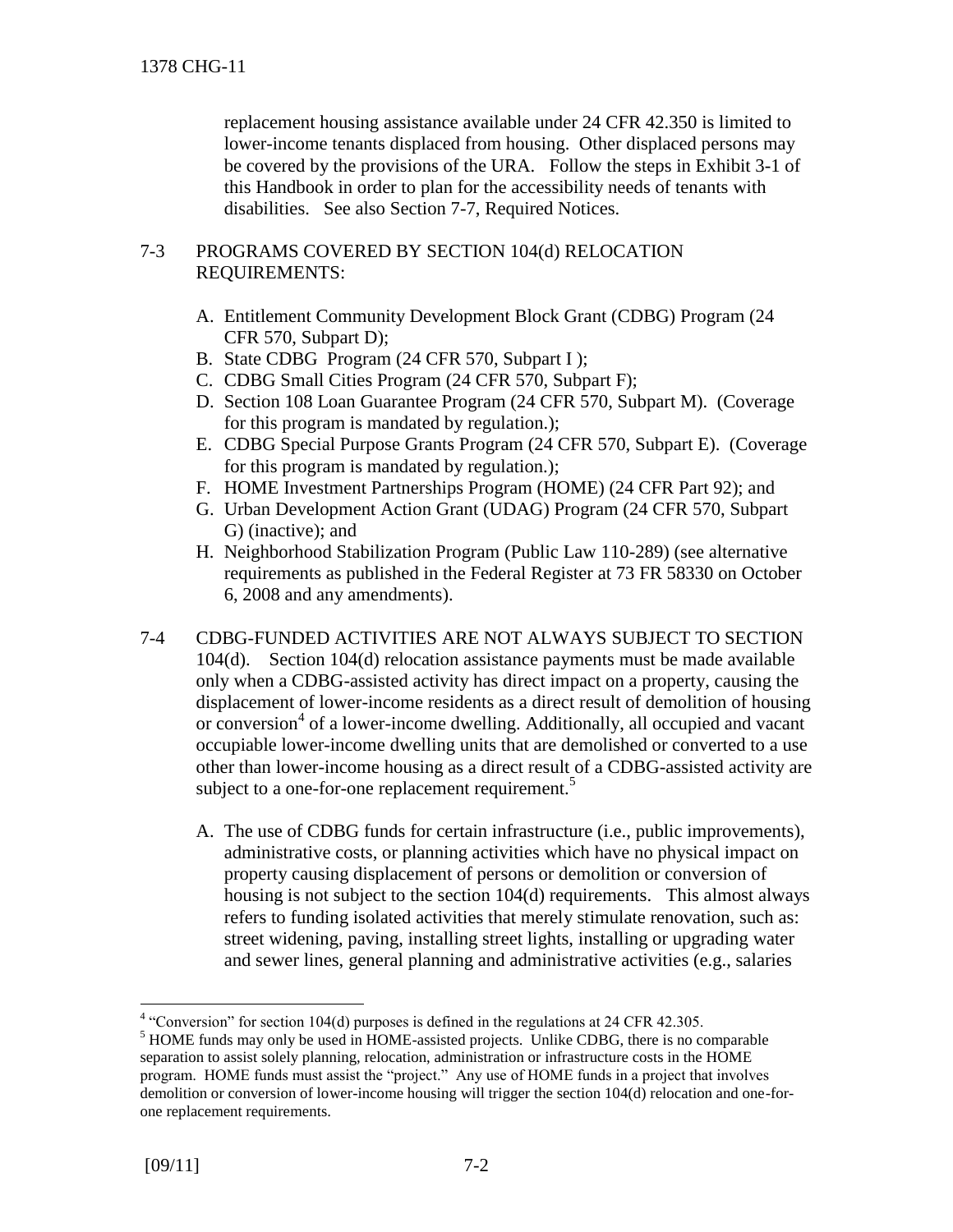and related expenses). Payment of the salaries of code enforcement inspectors who condemn buildings does not usually trigger section 104(d) requirements. This does not mean, however, that every CDBG-funded infrastructure or planning or administrative activity (including the aforementioned) is exempt. Any CDBG-funded activity which has a sufficient physical impact on a property to *directly cause* displacement due to demolition of housing or conversion of lower-income housing will be subject to section 104(d).

- 1) For example, a CDBG assisted activity limited to widening an existing street which does not involve demolition of an existing lower-income apartment building for the road is not subject to section 104(d), even if the public improvement merely encourages independent renovation or demolition of a building for a purpose separate and apart from the road project. If other federal financial assistance were included in the renovation or demolition of the building itself, such a project would be subject to the relocation provisions of the URA (but not necessarily section  $104(d)$ ).
- 2) However, demolition of a lower-income apartment building with nonfederal funds for a planned CDBG-funded activity (to pave a newly created street through the former building's footprint), is subject to section 104(d) since the road could not have been built in that location unless the building was demolished. Use of the CDBG funds, in this case, contributed to a direct physical impact on the building (demolition to build the road).
- 3) The use of CDBG assistance to fund the costs of code enforcement (including the payment of salaries of code enforcement inspectors and associated legal proceedings) does not, usually by itself, trigger the requirements of Section 104(d). If, however, the circumstances suggest that CDBG-assisted code enforcement is part of a single undertaking with planned or intended demolition or conversion, whether federally- or privately-funded, HUD may determine that the code enforcement is being conducted "in connection with" the anticipated development project and that any persons who move from property are displaced as a direct result of the development project. For further assistance, please contact your local HUD Field Office.
- 4) The use of CDBG funds solely for relocation assistance is not subject to section 104(d) relocation assistance or one-for-one replacement requirements (nor URA). Optional relocation assistance is an eligible activity for the use of CDBG funds under 24 CFR 570.201(i). Such assistance is not limited to persons who are displaced as a result of a federally-assisted project and who are otherwise entitled to assistance under the URA and/or section 104(d). CDBG grantees may offer relocation assistance when it is determined that such assistance is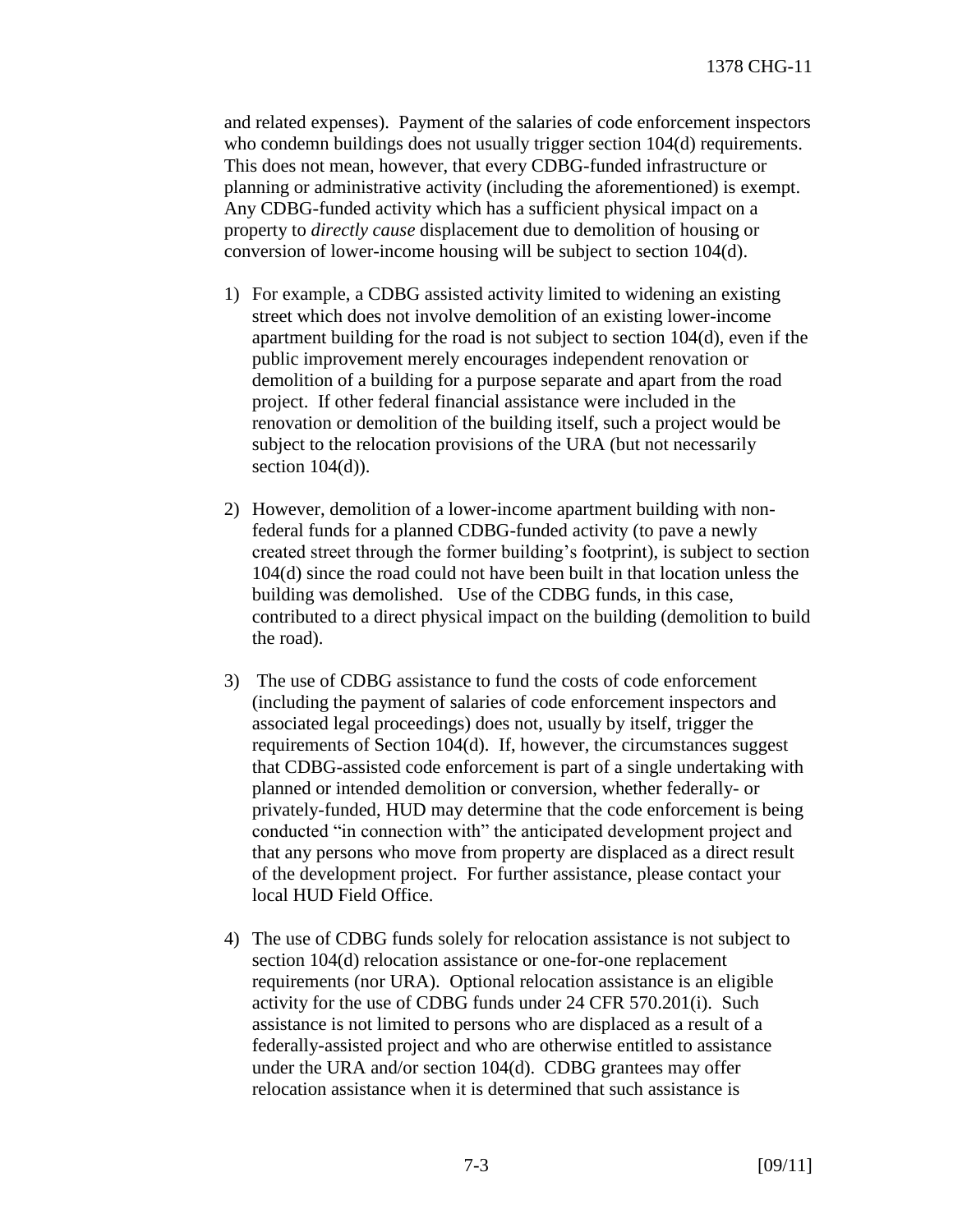appropriate under 24 CFR 570.606(d) and may adopt a written optional relocation assistance policy to address local needs<sup>6</sup>.

- a) For example, a CDBG grantee could adopt an optional policy to provide \$500 in moving cost assistance to low-income homeowners displaced as a result of a foreclosure. No federal funds are involved in the displacing activity (foreclosure), however, the community has determined that this assistance is appropriate to alleviate the impact on low-income persons in their community.
- 7-5 DEFINITIONS FOUND IN SECTION 104(d) REGULATIONS (24 CFR 42.305). NOTE: The definitions for the terms listed below can be found in the regulations and are not reprinted here. Additional policy guidance is included below:
	- A. Comparable Replacement Dwelling Unit.
	- B. Conversion. Changing lower-income housing to an emergency shelter, even if it will serve lower-income persons, is considered a conversion of the lowerincome housing stock and will trigger a replacement requirement.
	- C. Displaced Person.
	- D. Lower-Income Dwelling. The market rent of a vacant or owner-occupied dwelling unit may be determined by appraisal or other appropriate rental market analysis.
	- E. Lower-Income Person. The term "lower-income person" at 24 CFR 42.305 is defined according to the program-specific definitions of "low and moderate income person" at 24 CFR 570.3 (for CDBG) or "low-income family" at 24 CFR 92.2 (for HOME). These definitions should be used in determining a tenant's status as a lower-income person. NOTE: The definition of Total Tenant Payment (which is now at 24 CFR 5.628) is required for calculating replacement housing assistance under section 104(d) (see 7-10):
		- 1) The definition of "low- and moderate-income person" at 24 CFR 570.3 requires reference to the CDBG-specific definition of "income," which can be computed by any of three given methods: (i) "annual income" as defined under the Section 8 HAP program at 24 CFR 813.106, which is now at 24 CFR 5.609; (ii) "annual income" as reported under the Census long-form; or (iii) Adjusted Gross Income as defined for purposes of reporting individual Federal annual income for tax purposes under IRS Form 1040.

 $\overline{a}$ 

<sup>6</sup> HOME optional relocation assistance under 24 CFR 92.353(d) is only available for persons displaced by a HOME-assisted project and may not be used in the same manner as CDBG optional relocation assistance.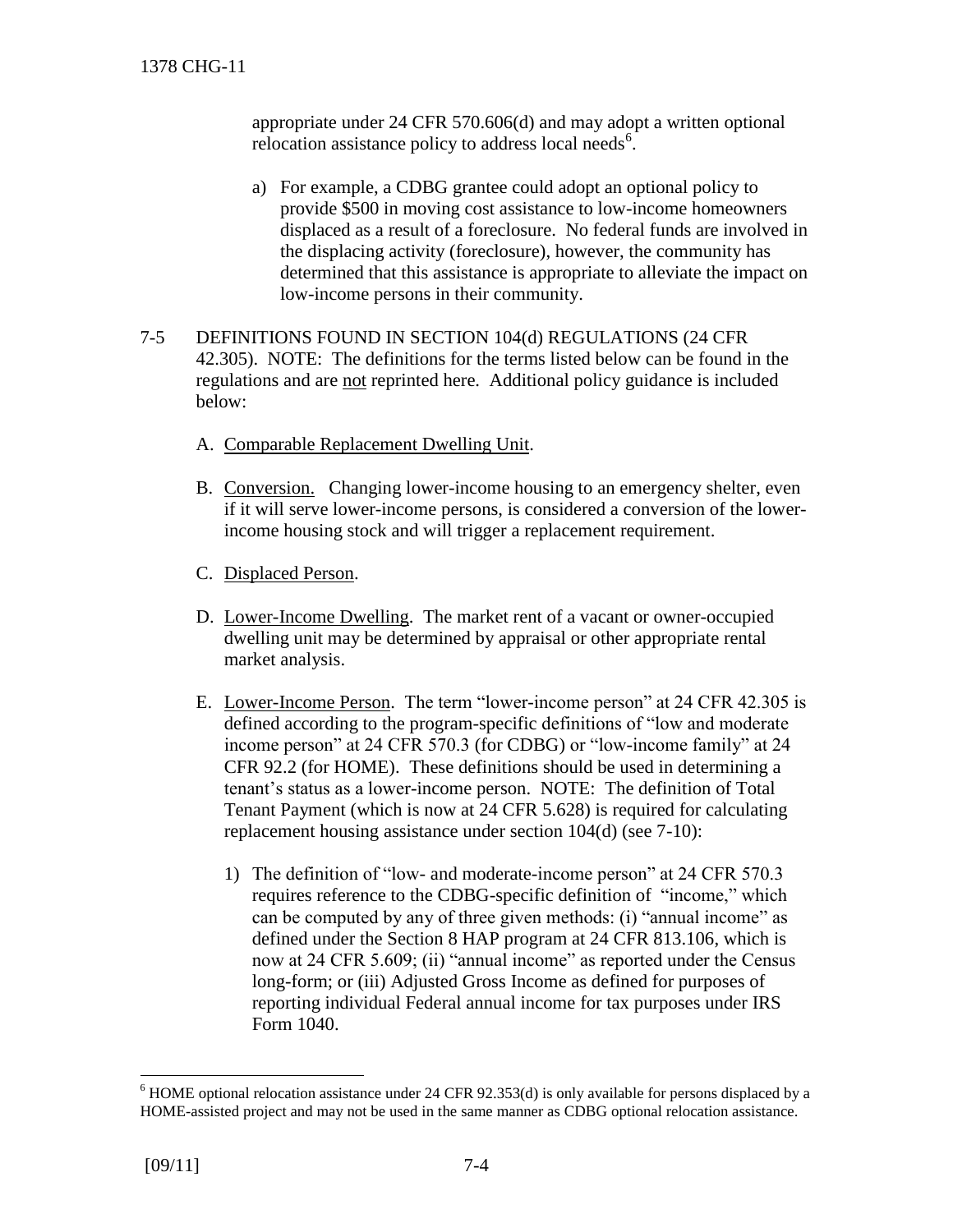- 2) The definition of "low-income family" at 24 CFR 92.2 requires reference to the HOME-specific definition of "annual income" at 24 CFR 92.203, which can be computed by using: (i) the definition of "annual income" at 24 CFR 5.609; (ii) "annual income" as reported under the Census longform; or (iii) Adjusted Gross Income as defined for purposes of reporting individual Federal annual income for tax purposes under IRS Form 1040.
- F. Recipient.
- G. Standard Condition and Substandard Condition Suitable for Rehabilitation. The grantee/participating jurisdiction must define in its consolidated plan the terms "standard condition" and "substandard condition but suitable for rehabilitation." (24 CFR 91.205(b)(2) and 24 CFR 91.305(b)(2)). These definitions apply in determining vacant occupiable status as described in 24 CFR 42.305.
- H. Vacant Occupiable Dwelling Unit.
- 7-6 UNITS THAT MUST BE REPLACED  $(24 \text{ CFR } 42.375(a))^7$ . This is referred to as the "one-for-one" replacement requirement and considers the replacement of both rental and owner-occupied dwelling units which would rent at or below the applicable HUD Fair Market Rent (FMR). The grantee/participating jurisdiction must ensure that the replacement requirement is met, though the requirement may be met through the activities of government agencies or private developers (including, but not limited to, the grantee/participating jurisdiction or other entities authorized to undertake eligible activities pursuant to program regulations).
	- A. Acceptable Replacement Units (24 CFR 42.375(b)). To be considered a lower-income dwelling unit, the replacement unit must have a market rent which is at or below the applicable FMR, or be otherwise subsidized under a project-based rental assistance program designed to assist lower-income persons. HUD will consider a homeownership unit as an acceptable replacement unit for a homeownership unit that is demolished or converted, only if the unit would rent at or below the FMR (based on an appraisal or other appropriate rental market analysis of the rent that could be charged for the unit on the private market). However, a homeownership unit is not an acceptable replacement unit for a rental unit that is demolished or converted. Similarly, a unit in an Independent Living or Assisted Living residence can be considered an acceptable replacement unit if the base rent (excluding service fees such as personal care or assistance, meals, laundry, housecleaning, etc.) is at or below the applicable FMR. A unit in an Independent Living or Assisted Living residence subsidized on a project basis (e.g., HUD 202/811 project) may also be considered an acceptable replacement unit. All replacement units must be designed to remain lower-income units for at least 10 years from the date of initial occupancy (see 24 CFR 42.375(b)(5)).

 $\overline{a}$ 7 For NSP, in lieu of the one-for-one replacement requirement of section 104(d), alternative requirements are specified in the Federal Register Notices. See, for example, 75 FR 64322, Section K (Oct. 19, 2010).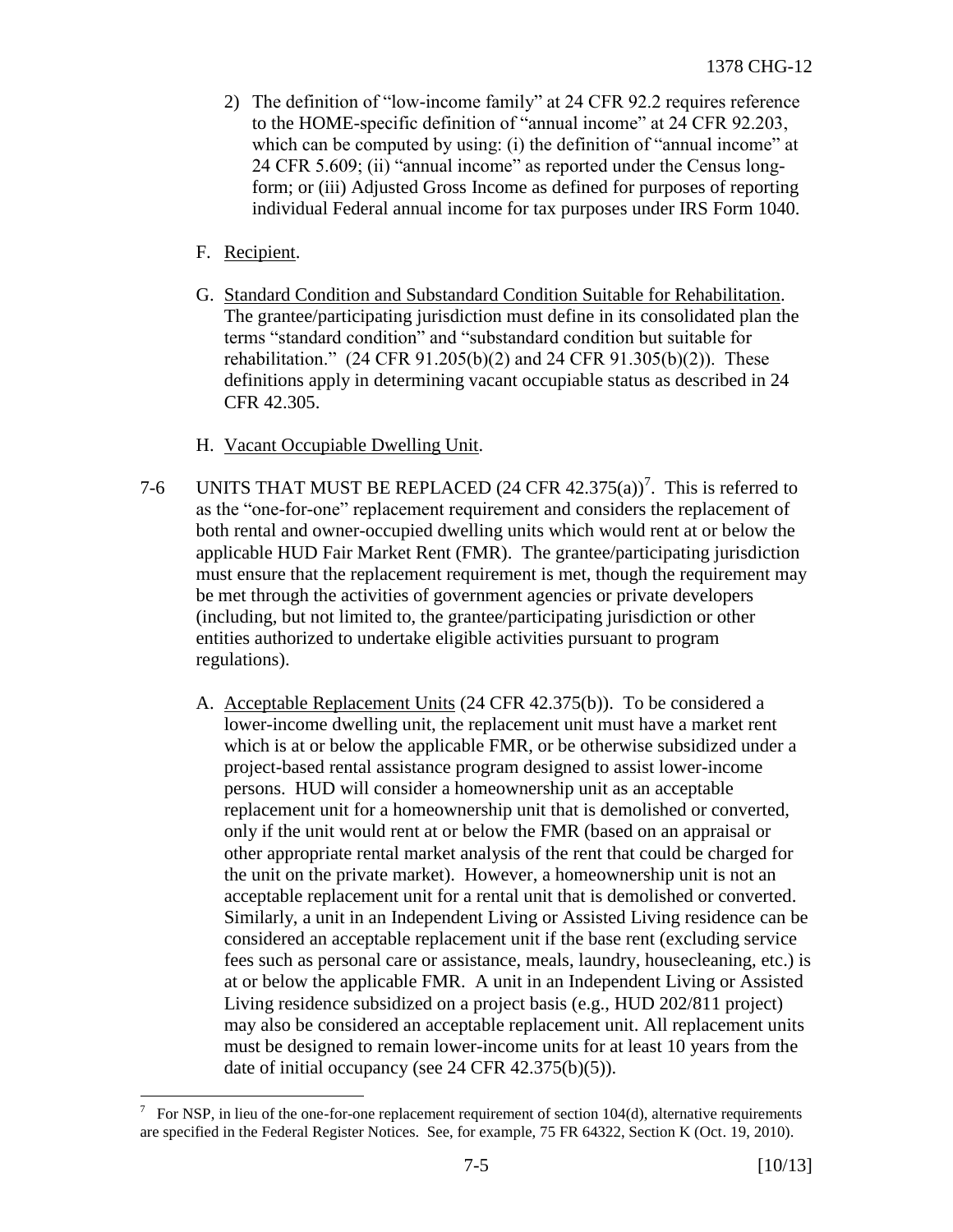- B. Preliminary Information to be made Public (24 CFR 42.375(c)). The grantee/participating jurisdiction may determine how it intends to make public all the information required to demonstrate the replacement requirement, the need, and ability to meet this requirement per 24 CFR 42.375(c). For example, information on all "lower-income dwelling units" affected by the project may be separately identified along with a determination of which of these units would or would not require replacement under the "occupied and vacant occupiable" definition and the grantee/participating jurisdiction may provide data on vacant lower-income units which are already available in the area (subject to a HUD determination under 24 CFR 42.375(d)). The grantee/participating jurisdiction should be clear and consistent in its public notification methodology for all affected projects.
- C. Replacement Not Required (24 CFR 42.375(d)). If an adequate supply of vacant lower-income dwelling units in standard condition is available on a nondiscriminatory basis within the area, the grantee/participating jurisdiction must make this information public and request a determination from HUD that the one-for-one replacement requirement does not apply.
- D. Demolition. The term "demolition" in the context of section 104(d)'s one-forone replacement requirement means the tearing down or razing of a building or structure, in whole or in part. The reconfiguration of the interior space of buildings by moving or removing interior walls (e.g., altering two 1-bedroom units to create one 2-bedroom unit, or a 3-bedroom unit altered to create a 2 bedroom unit) within the exterior walls of a building or structure is not generally considered "demolition." NOTE: A reconfiguration may lead to a "conversion" of the lower-income dwelling unit, if the reconfigured unit will rent above the FMR, in which case the one-for-one replacement requirement will be triggered. Please consult your local HUD office, if you require a casespecific determination.
- E. Manufactured Housing. For the purposes of 24 CFR 42.375, a mobile home may be considered a dwelling unit if: (1) the mobile home is classified as real property under state law; OR (2) (i) the tongue, axles, and wheels of the mobile home have been removed, (ii) the mobile home is placed on a foundation<sup>8</sup>; (iii) the mobile home is connected to utilities (i.e., electric, water, and sewage lines); AND (iv) the mobile home is intended to be used as a permanent place of residence.

 $\overline{a}$  $8\;\;$  In determining whether the mobile home is placed on a permanent or temporary foundation, the displacing agency should refer to State and local law. The type of foundation upon which the mobile home unit is to be placed must conform to State and local standards for this type of unit. For example, where State and local standards require that a mobile home is to be placed on a permanent foundation, a mobile home within that jurisdiction, which is not placed on a permanent foundation will not be deemed to have satisfied factor  $(2)(ii)$  of this guidance. As such it will not qualify as a dwelling for the purposes of 24 CFR 42.375.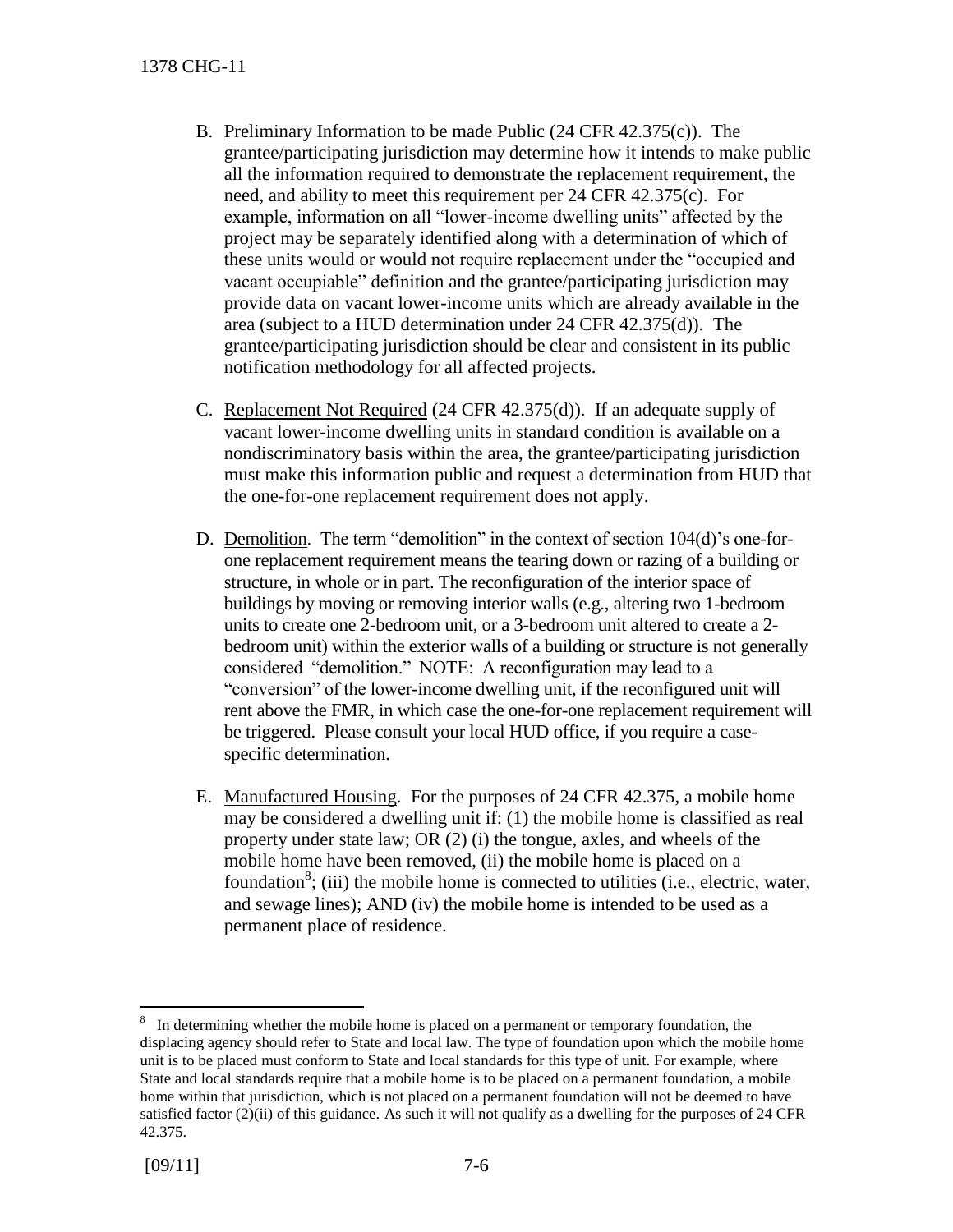7-7 REQUIRED NOTICES (49 CFR 24.203 and 24 CFR 42.350). When a lowerincome tenant displaced by a project becomes eligible for relocation assistance under Section 104(d) and the URA, HUD requires that the same notices required to be made under the URA be provided to the displaced lower-income tenant. Such notices must explain the assistance available under both the URA and section 104(d), so that the lower-income tenant who is entitled to choose which form of assistance to receive is adequately informed to do so. See Appendices 25 and 26 for guideform notices of eligibility with and without the availability of assistance of a Housing Choice Voucher. Similarly, when a project is undertaken pursuant to Section 18 of the United States Housing Act of 1937 and the use of certain HUD funds in the project would also make section 104(d) applicable, the notice requirements at 24 CFR 970.21(e) apply. Such notice must also explain to the tenant the assistance available under section 104(d) (which includes offering the choice of assistance calculated at section 104(d) or URA levels).

Title VI of the Civil Rights Act of 1964 requires recipients of federal financial assistance to take reasonable steps that ensure meaningful access to their programs and activities by persons who, as a result of national origin, have limited English proficiency (LEP). Executive Order 13166 requires each federal agency to prepare a plan to improve access to its federally conducted programs and activities by eligible LEP persons. Executive Order 13166 further directs each federal agency to draft Title VI guidance that details how general compliance standards in model LEP Guidance issued by the Department of Justice (67 FR 41455) will be applied to recipients to ensure meaningful access to federally assisted programs and activities by LEP persons. On January 22, 2007, HUD published *Final Guidance to Federal Financial Assistance Recipients Regarding Title VI Prohibition Against National Origin Discrimination Affecting Limited English Proficient Persons* (72 FR 2732). HUD's guidance offers a framework for recipients to use in making an assessment of language needs in their service area, including the translation of notices and other vital documents. Additionally, this Handbook includes specific guidance on language assistance in the administration of relocation assistance. See also 49 CFR 24.8(b).

- 7-8 RELOCATION ASSISTANCE UNDER SECTION 104(d). Under section 104(d), a displaced lower-income tenant may choose either assistance at URA levels (see Chapter 3) or the assistance available under section 104(d). If the displaced person chooses to receive assistance based on the URA and not 104(d), all assistance must be calculated in accordance with the definitions in the URA, not the section 104(d) definitions outlined below. In either case, disbursement of relocation assistance payments for HUD-funded projects is subject to 42 USC Sec. 3537c (see Chapter 3, 3-7 D) which limits lump-sum disbursements.
	- A. Advisory Services  $(24 \text{ CFR } 42.350(a), 49 \text{ CFR } 24.205(c))$  these are the same as URA;
	- B. Payment for Moving and Related Expenses (24 CFR 42.350(b), 49 CFR 24.301(b)) these are the same as URA;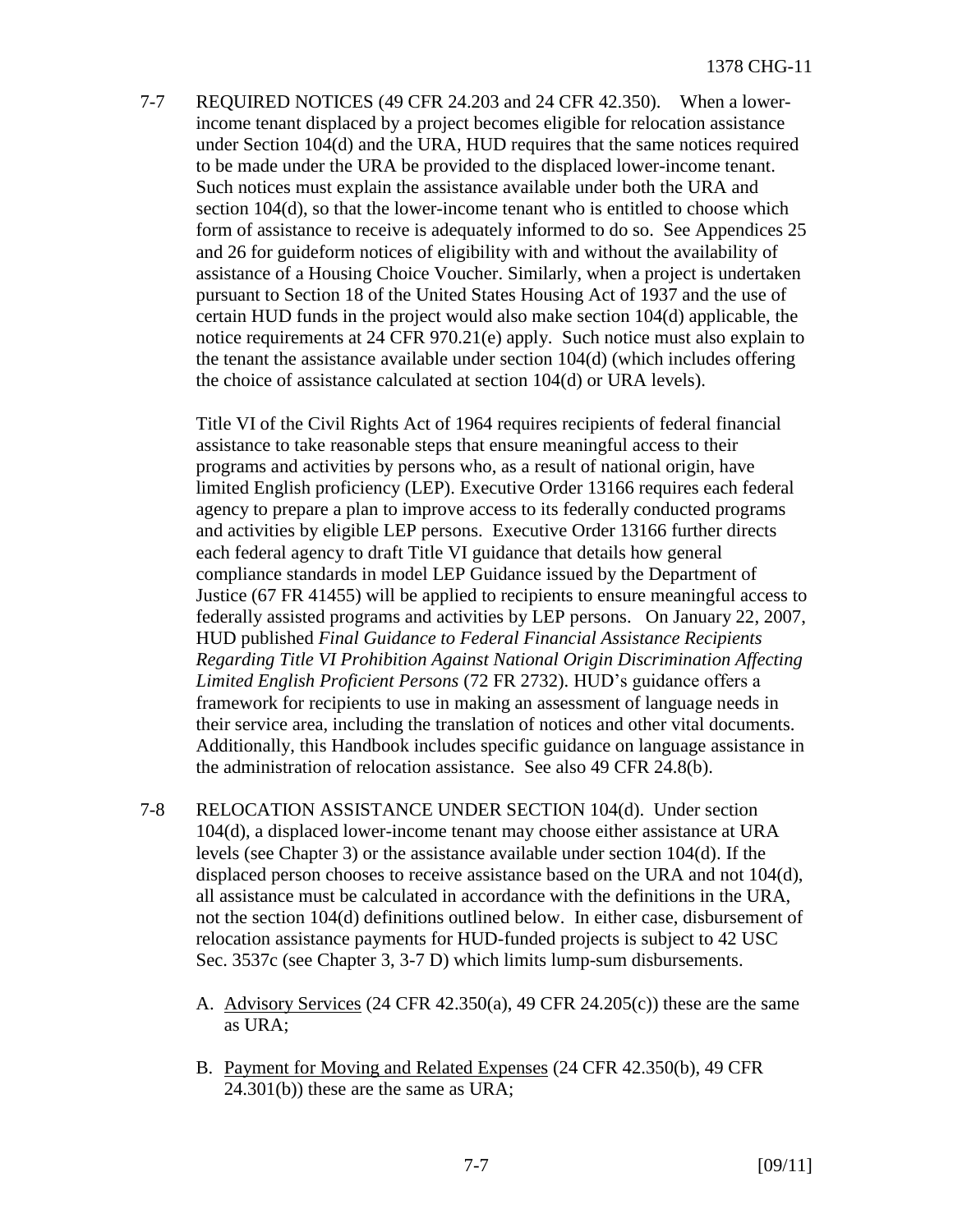- C. Security Deposits and Credit Checks (24 CFR 42.350(c));
- D. Interim Living Costs (24 CFR 42.350(d));
- E. Replacement Housing Assistance (24 CFR 42.350(e)), either rental assistance or purchase assistance:
	- 1) Rental Assistance (24 CFR 42.350(e)(1)).
		- a) All or a portion of this rental assistance may be offered (if it is available) through a housing voucher for rental assistance provided through the Public Housing Agency (PHA) under Section 8 of the United States Housing Act of 1937, as amended.
		- b) Whenever a voucher is offered, the Agency must provide referrals to comparable replacement dwelling units where the owner is willing to participate in the voucher program. If a person is offered a voucher and appropriate housing referrals, but refuses such assistance or rents and moves to a unit where he or she is unable to receive the voucher assistance, the Agency shall have satisfied the section 104(d) replacement housing requirements. In such case, the displaced person may be eligible for replacement housing assistance calculated at URA levels.
		- c) If the tenant is provided a voucher and the rent/utility cost for a replacement dwelling (actual or comparable replacement dwelling, whichever is less costly) exceeds the voucher payment standard, the tenant may qualify for cash rental assistance in addition to the voucher assistance to cover the gap.
	- 2) Purchase Assistance (24 CFR 42.350(e)(2). Purchase assistance under section 104(d) is limited by statute to securing participation in a housing cooperative or mutual housing association. See Exhibit 7-3 for some basic definitions of housing cooperatives and mutual housing associations. In many cases, it will be to a potential homebuyer's advantage to use purchase assistance available under the URA (rather than section 104(d)) in order to have more housing options available.
- F. Civil Rights Related Requirements. The policies and procedures of this Chapter will be administered in a manner that is consistent with fair housing and other civil rights requirements under title VIII of the Act of April 11, 1968 (Public Law 90-284), commonly known as the Fair Housing Act (42 U.S.C. § 3601, *et seq*.), Section 504 of the Rehabilitation Act of 1973 (42 U.S.C. § 794, and title VI of the Civil Rights Act of 1964 [42 U.S.C. 2000d et seq.]. This may include providing reasonable accommodations to persons with disabilities in the provision of comparable replacement housing, non-housing facilities, relocation and moving expenses, and other policies. See 24 CFR §§ 8.4, 8.6, 8.20, 8.21, and 8.24.